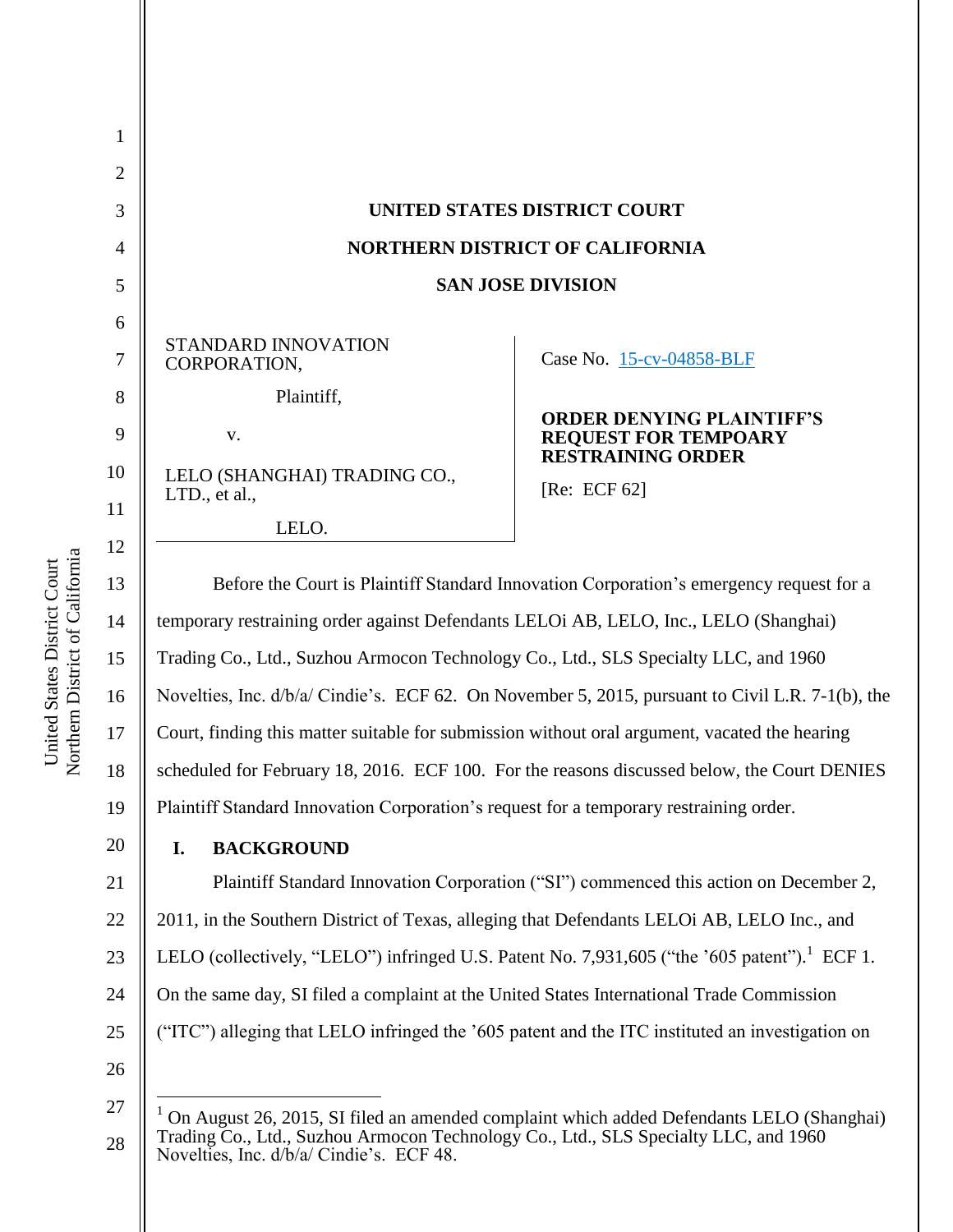10

11

12

13

14

15

16

17

1 2 3 4 5 6 7 8 9 January 4, 2012. ECF 12. On January 23, 2012, this action was stayed pending a final determination by the ITC. On June 17, 2013, the ITC issued a final determination finding infringement and issuing a general exclusion order with respect to LELO's Tiani and Tiani 2 products. Pl.'s Mot. for PI at 7, ECF 51. The ITC did not find infringement with respect to LELO's Mahana product. *Id*. On appeal, the Federal Circuit found that SI failed to meet the domestic industry requirement of Section 337 and reversed the ITC's decision. Def.'s Opp. to TRO at 2, ECF 72. The Federal Circuit issued its decision on May 11, 2015, *see LELO Inc. v. USITC*, 786 F.3d 879, 885 (Fed. Cir. 2015), and this action resumed on August 4, 2015, ECF 35, 36.

On September 4, 2015, SI filed a motion for a preliminary injunction. ECF 51. On September 18, 2015, SI filed an emergency request for a temporary restraining order. ECF 62. On September 29, 2015, LELO filed an opposition to the emergency request for a temporary restraining order. ECF 72. While the parties were considering a briefing schedule for the motion for preliminary injunction, this action was transferred from the Southern District of Texas to the Northern District of California. ECF 86 (transferring case on October 23, 2015). On October 29, 2015, this action was reassigned to the undersigned.

## **II. LEGAL STANDARD**

18 19 20 21 22 23 The substantive standard for issuing a temporary restraining order is identical to the standard for issuing a preliminary injunction. *See Stuhlbarg Int'l Sales Co., Inc. v. John D. Brush & Co.*, 240 F.3d 832, 839 n.7 (9th Cir. 2001); *Lockheed Missile & Space Co. v. Hughes Aircraft*, 887 F. Supp. 1320, 1323 (N.D. Cal. 1995). An injunction is a matter of equitable discretion and is "an extraordinary remedy that may only be awarded upon a clear showing that the plaintiff is entitled to such relief." *Winter v. Natural Resources Defense Council, Inc.*, 555 U.S. 7, 22 (2008).

24 25 26 27 28 A plaintiff seeking preliminary injunctive relief must establish "[1] that he is likely to succeed on the merits, [2] that he is likely to suffer irreparable harm in the absence of preliminary relief, [3] that the balance of equities tips in his favor, and [4] that an injunction is in the public interest." *Id.* at 20. Alternatively, an injunction can issue where "the likelihood of success is such that serious questions going to the merits were raised and the balance of hardships tips sharply in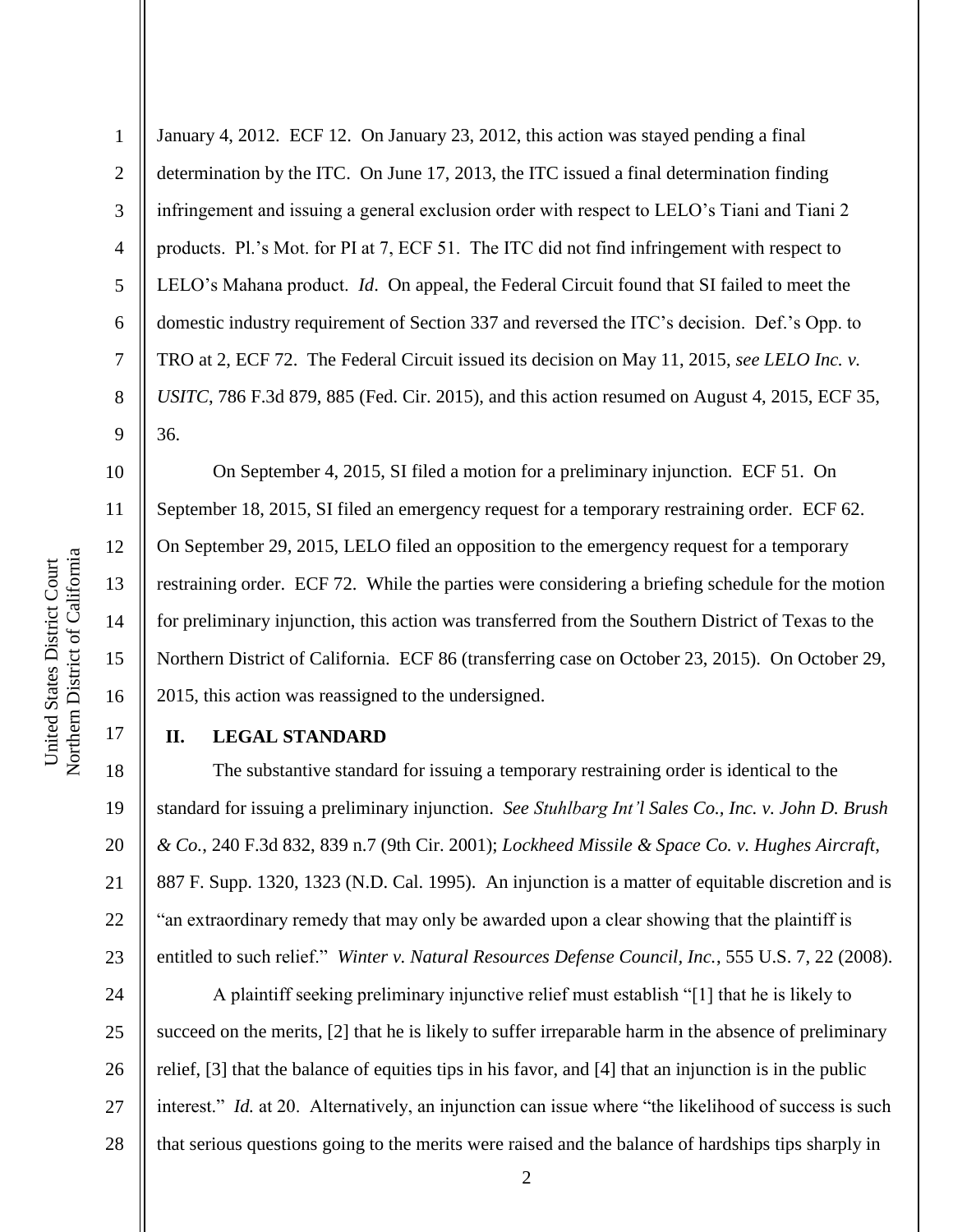6 plaintiff's favor," provided that "plaintiff also shows that there is a likelihood of irreparable injury and that the injunction is in the public interest." *Alliance for the Wild Rockies v. Cottrell*, 632 F.3d 1127, 1131, 1135 (9th Cir. 2011) (citation and internal quotation marks omitted). Showing "serious questions going to the merits" requires more than establishing that "success is more likely than not;" rather, it requires a plaintiff to demonstrate a "substantial case for relief on the merits." *Leiva–Perez v. Holder*, 640 F.3d 962, 967 (9th Cir. 2011). Under either standard, the plaintiff bears the burden of making a clear showing on these elements and on entitlement to this extraordinary remedy. *Earth Island Inst. v. Carlton*, 626 F.3d 462, 469 (9th Cir. 2010).

## **III. DISCUSSION**

10

1

2

3

4

5

7

8

9

11

12

13

14

#### **A. Defendants LELOi AB and LELO, Inc.**

To prevail on its request for a temporary restraining order, SI must demonstrate a likelihood of irreparable harm. Because the Court finds this element dispositive under either formulation of the test for a preliminary injunction, the Court addresses only whether SI has shown a likelihood of irreparable harm.<sup>2</sup>

15 16 17 18 19 20 21 SI argues that it will be irreparably harmed absent a temporary restraining order against LELO.<sup>3</sup> According to SI, shortly after filing for a preliminary injunction, LELO drastically reduced the prices on its products. Pl.'s Mot. for TRO at 9, ECF 62. SI argues that this conduct has the potential to put it out of business and prohibit it from enforcing its patent rights. *Id*. SI asserts that LELO's stronger and well-funded marketing combined with the fact that LELO's products may become the only "couples' massagers on the U.S. market" threatens to eliminate SI's business. *Id*. at 9-10, ECF 62 (citing Finlayson Decl. to Pl.'s Mot for PI at ¶ 7, ECF 51-36).

 $\overline{a}$ 

<sup>22</sup>

<sup>23</sup> 24 2 The Court notes that SI's showing of its likelihood of success on the merits appears to be strong based on the ITC ruling. The Court is not, at this juncture, making a final determination on this issue. Should SI pursue a preliminary injunction, the Court will engage in a thorough analysis of the evidence.

<sup>25</sup> 26 <sup>3</sup> At various points in its request for a temporary restraining order, Plaintiff incorporates portions of its motion for a preliminary injunction. *See* Pl.'s Mot for TRO at 3 (incorporating background and history), 10 (appearing to incorporate discussion on issues of infringement and validity), ECF 62. In considering this Plaintiff's request for a temporary restraining order, the Court has

<sup>27</sup> reviewed the relevant portions of Plaintiff's motion for a preliminary injunction. However, the parties are advised that future filings must comply with the page limit requirements set forth in the

<sup>28</sup> local rules and the Court's standing order and may not incorporate additional materials by reference.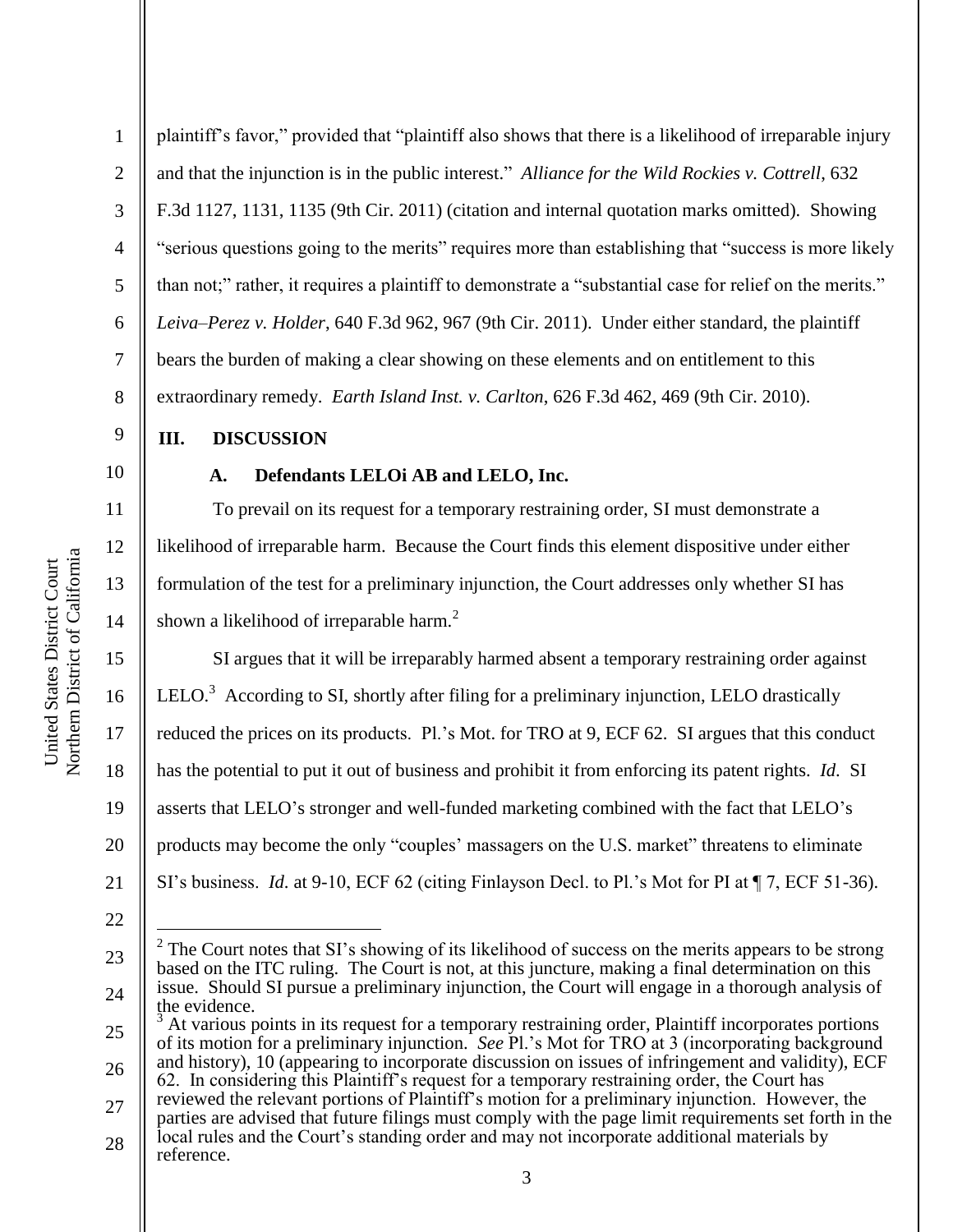1

2

3

4

5

6

7

8

9

10

11

12

13

14

15

16

17

18

19

20

21

22

23

24

SI also argues that it has no adequate remedy at law because "losses of sales, potential sales, customers, and potential customers, and the devaluation of [SI's] intellectual property" are not easily measurable. *Id*. at 10. SI further contends that LELO may not have substantial assets in the United States, and thus, monetary damages are likely not recoverable and even if they were, SI is unlikely to survive to see a full trial because of "the escalation of [LELO's price-cutting]."

LELO argues that SI has not shown irreparable harm. According to LELO, SI's arguments are based on "conclusory attorney argument[s]" and are not supported by affidavits or evidence. Def.'s Opp. to TRO at 5, ECF 72. LELO also argues that SI has failed to show a casual nexus connecting the alleged harm to LELO's alleged infringement. *Id*. at 6-7.

The Court finds that SI has failed to show irreparable harm. SI's request for a temporary restraining order lacks evidence supporting its allegations regarding LELO's conduct. SI argues that LELO reduced the prices on the Noa, Tiani 2, Tiani 3, and Kalia in an effort to quickly unload inventory. However, SI's evidence only indicates that LELO has distributed a coupon code allowing customers to receive 20% off the purchase of a Tiani 2 or Tiani 3. *See* Exhs. 3 and 4 to Pl.'s Mot. for TRO, ECF 62-4, 62-5. $4$  As LELO notes and SI does not dispute, although the Noa and Kalia products are offered at lower prices, these prices are the standard manufacturer's suggested retail price because these products offer less features. *See* Def.'s Opp. to TRO at 4, ECF 72. This highlights the problem with SI's argument – while LELO may be offering its products at a lower price than SI's products, there could be several explanations for this, such as the products having different features, beyond an effort by LELO to unload inventory to escape liability. Although SI provided the declaration of Anne Finlayson as support for its arguments, the declaration provides no evidence to support the assertion that LELO's discounts have had an actual impact on the market.

25

26

27

 $\overline{a}$ 

28

that it will suffer a loss in market share and sales, "it has not presented any evidence of actual or

SI's argument that it has no adequate remedy at law also falls short. While SI contends

<sup>4</sup> The Court also notes that it is not even clear how many people received this coupon and whether it was widely disseminated or sent to a few customers. Plaintiff's exhibits only show that the coupon code was sent to one person. *Id*.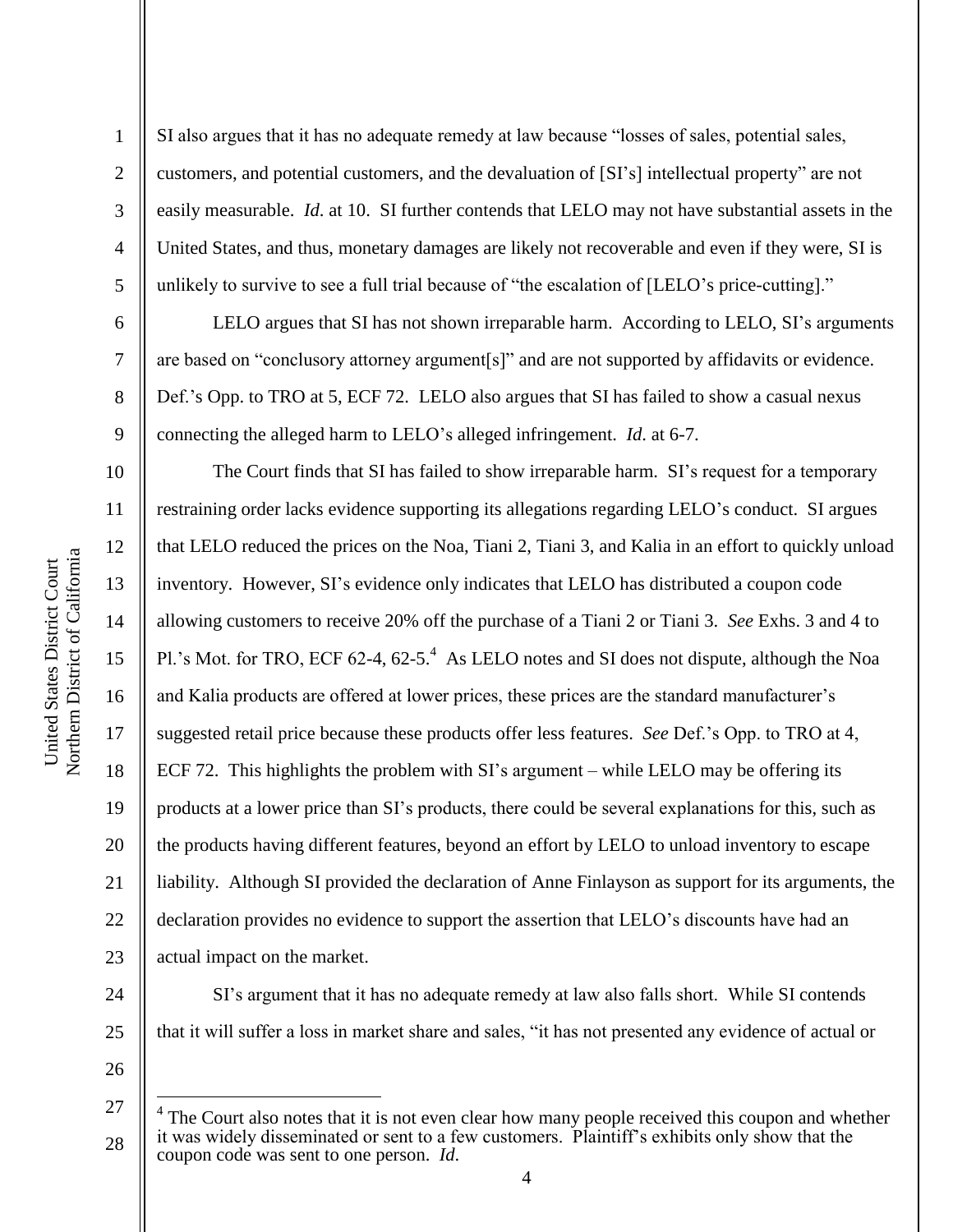|                                                                | 3  | evidence is not enough to:       |
|----------------------------------------------------------------|----|----------------------------------|
|                                                                | 4  | consider the ability to reco     |
|                                                                | 5  | States, SI must provide sor      |
|                                                                | 6  | LLC v. Pylon Mfg. Corp.,         |
|                                                                | 7  | about LELO's financial co        |
|                                                                | 8  | of its products and sales of     |
|                                                                | 9  | USA, Inc., No. 13-cv-0045        |
|                                                                | 10 | demonstrate irreparable ha       |
|                                                                | 11 | sufficiently strong causal r     |
|                                                                | 12 | Accordingly, SI has failed       |
|                                                                | 13 | order cannot be issued with      |
|                                                                | 14 | for a temporary restraining      |
| Northern District of California<br>Jnited States District Cour | 15 | <b>B.</b><br><b>Defendants I</b> |
|                                                                | 16 | Co., Ltd., SL                    |
|                                                                | 17 | SI's request for a T             |
|                                                                |    | Ltd., Suzhou Armocon Te          |
|                                                                | 18 | Cindie's pursuant to Fed. I      |
|                                                                | 19 |                                  |

1

2

show irreparable harm). While SI correctly notes that the Court should ver damages from LELO and whether they have assets in the United me minimal evidence about LELO's inability to pay. *See Robert Bosch LLC v. Pylon Mfg. Corp.*, 659 F.3d 1142, 1155 (Fed.Cir. 2011). SI has provided no evidence about LELO's financial condition.<sup>6</sup> Finally, SI has failed to indicate any nexus between lost sales f LELO's allegedly infringing products. *Asetek Danmark A/S v. CMI ISA*, *P*<sub>0</sub>, 13-*USA, 2015 WL 5568360, at \*13 (N.D. Cal. Sept. 22, 2015) ("To* rm in a patent infringement suit, a patentee must establish… a sufficiently strong causal nexus relates the alleged infringement."). to demonstrate irreparable harm and because a temporary restraining

hout demonstrating irreparable harm, the Court DENIES SI's request g order with respect to LELO.

future losses to supports it conclusion."<sup>5</sup> See Generac Power Sys., Inc. v. Kohler Co., 807 F.

Supp. 2d 791, 805 (E.D. Wis. 2011) (noting that status as a direct competitor without further

## **B. ELO (Shanghai) Trading Co., Ltd., Suzhou Armocon Technology Co., S., Specialty LLC, and 1960 Novelties, Inc. d/b/a/ Cindie's**

TRO was made *ex parte* to Defendants LELO (Shanghai) Trading Co., chnology Co., Ltd., SLS Specialty LLC, and 1960 Novelties, Inc. d/b/a/ R. Civ. P.  $65(b)$ . Pl.'s Mot. for TRO at 9, ECF 62. Federal Rule of Civil Procedure  $(55(b)(1))$ , requires SI to provide "specific facts in an affidavit or a verified complaint" that "clearly show that immediate and irreparable injury, loss, or damage will result to the movant before the adverse party can be heard in opposition," and a certification describing the "efforts made to give notice [to the adverse party] and the reasons why it should not be required."

24

 $\overline{a}$ 

20

21

22

23

<sup>25</sup>  $<sup>5</sup>$  Because of the motion to transfer venues, the Court notes that this request for a temporary</sup> restraining order has been pending for almost two months and SI has not provided any supplemental evidence regarding lost sales or irreparable harm.

<sup>26</sup> 27 In fact, at one point in its brief, Plaintiff argues that LELO has a "well-funded marketing" operation which appears to contradict SI's assertion that LELO does not have the financial

<sup>28</sup> resources to pay a judgment. Pl.'s Mot. for TRO at 9, ECF 62. This also contradicts the declaration of Anne Finlayson which indicates SI has been unable to determine "the most basic of financial information about LELO." *See* Finlayson Decl. to Pl.'s Mot. for PI at ¶ 10, ECF 51-36.